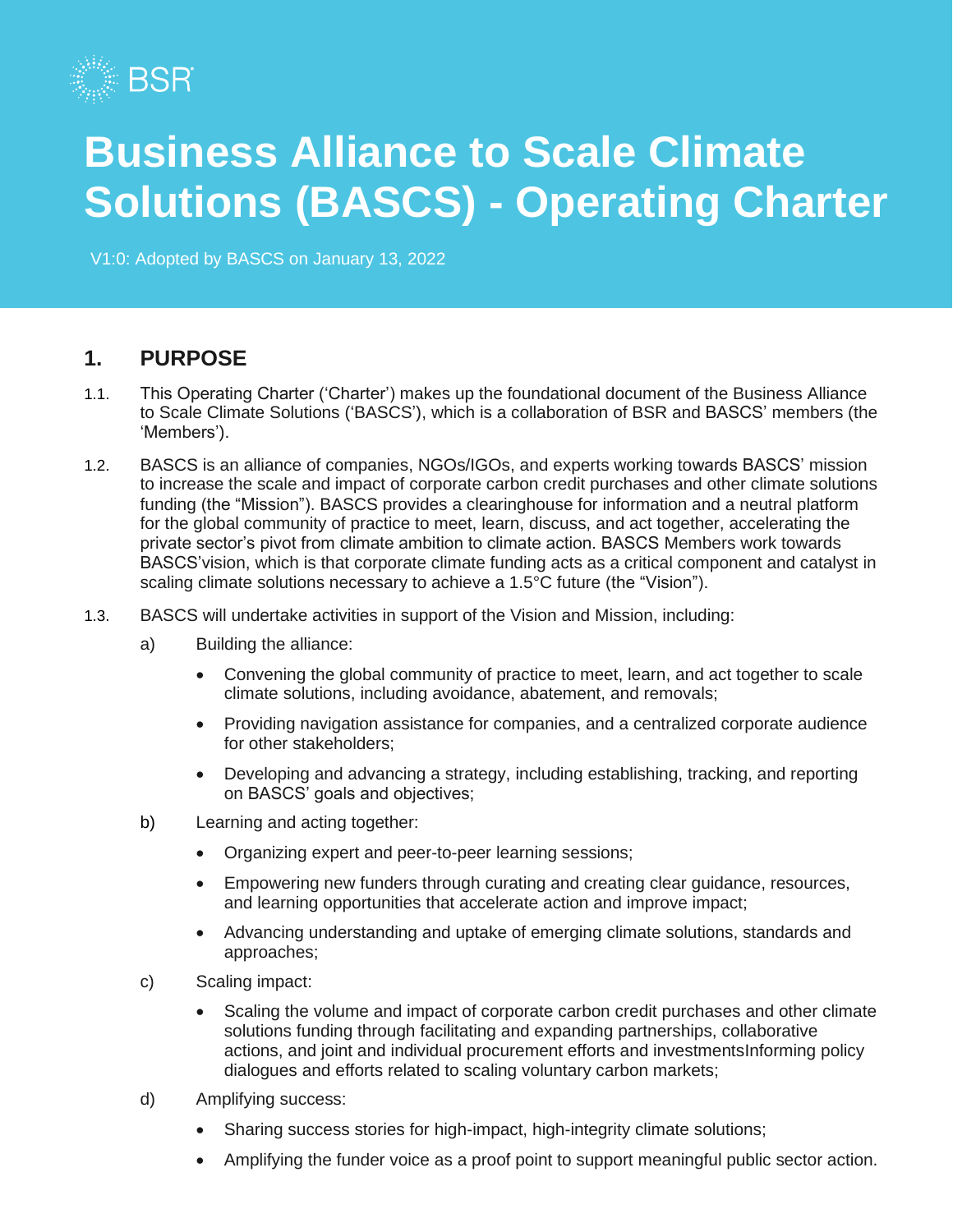- 1.4. The Charter serves the purpose of providing an operational model for BASCS. It describes how BASCS Members will make decisions and prioritize activities, and outlines rights and obligations of membership, in addition to other key organizational elements.
- 1.5. The Charter may be revised in accordance with Section 15 to reflect how BASCS evolves.

#### **2. GOVERNANCE**

- 2.1. BASCS is a business-to-business network whose strategic direction is informed by Members, advised by the BASCS Council, and ratified by Leaders Circle companies. It is not a legal entity.
- 2.2. BSR shall be the only party to BASCS that can make legal or financial commitments on part of BASCS, including:
	- a) Overseeing BASCS' annual budget, expenditures, and fundraising;
	- b) Determining BASCS' legal status and handling of legal matters (e.g., antitrust);
	- c) Managing staffing, employment, and hiring;
	- d) Overseeing contractor selection and supervision;
	- e) Effect the dissolution or transfer of ownership, including the transfer of any property following dissolution of BASCS, in accordance with the terms of the Collaboration Agreement (as defined in the Glossary of Terms).

#### **3. BSR**

- 3.1. BSR shall be the Secretariat of BASCS.
- 3.2. BSR shall fulfil the duties and responsibilities set forth in this Charter. When the fulfilment of duties and responsibilities requires additional funding beyond what has been agreed to in the annual budget, prior approval must be sought from the BASCS Council and Leaders Circle before BSR takes further action.
- 3.3. BSR shall oversee the facilitation and implementation of BASCS workstreams; member recruitment, engagement, and services; communications; stakeholder engagement; fundraising and partnerships; and administration.
- 3.4. Notwithstanding any other terms contained herein, and except for intentional misconduct and/or negligence (as determined by the BASCS Council), BSR shall not be subject to removal or suspension from BASCS.

### **4. MEMBERSHIP**

- 4.1. BASCS offers membership to organizations that contribute to BASCS' mission through one of the following roles:
	- a) **Climate Solutions Funders**: Organizations that invest in carbon credits and other climate solutions funding.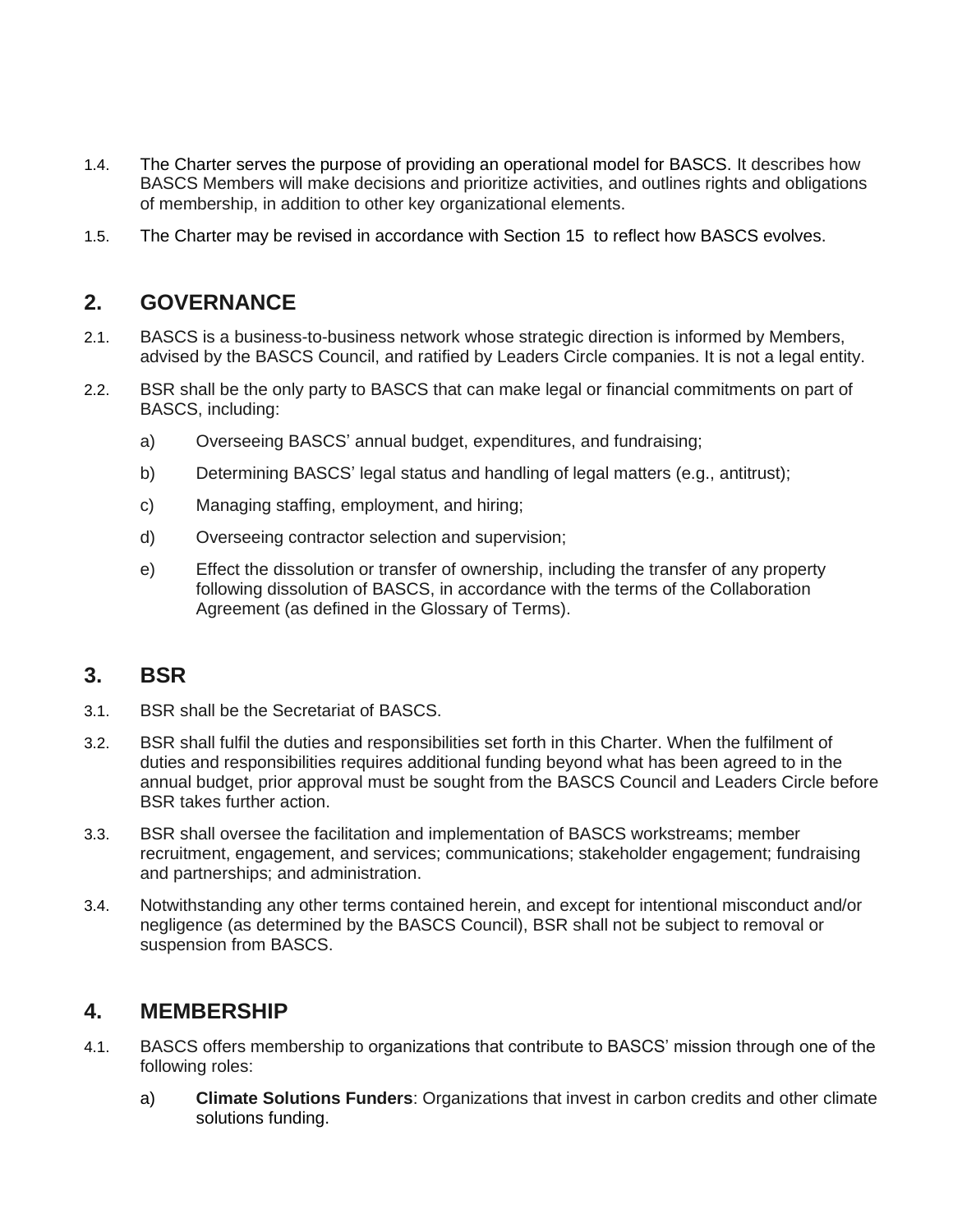- b) **Service Providers:** Organizations or individuals who seek to promote their climate solutions and solicit funding.<sup>\*</sup>
- c) **BASCS Partners**: Non-governmental organizations (NGOs), intergovernmental organizations (IGOs), or individuals with expertise that is relevant to BASCS or one of its workstreams.
- d) **BASCS Donors**: Organizations which contribute philanthropic support to advance BASCS' workplan and mission.
- 4.2. If an organization that applies to participate in BASCS engages in both climate solutions funding and climate service provision, they should select the role that is most aligned with their core business. This selection will be used to define the organization's role in BASCS membership.
	- a) The BASCS Council will be the final arbiter in assigning a Members' role and corresponding rights and obligations.
- 4.3. There is no limit to the number of Climate Solutions Funders or BASCS Donors.
- 4.4. Except as provided in Section 6.1.c, Service Providers and BASCS Partners must be nominated by a member of the BASCS' Leaders' Circle and invited by the BASCS Council to participate. To maintain a balance of membership:
	- a) The number of Service Providers admitted into BASCS' membership shall not exceed onethird of the total number of Climate Solutions Funders.
	- b) The number of BASCS Partners admitted into BASCS' membership shall not exceed onehalf of the total number of Climate Solutions Funders.
- 4.5. BSR shall maintain a list of all admissions to, and departures from, membership.
- 4.6. BASCS may establish and collect annual dues from its Members. Annual dues shall be recommended by BSR, and shall be based on the annual budget, proposed by the BASCS Council, and approved by the Leaders Circle by simple majority vote at the Annual Leaders Circle Member meeting. Payment of dues shall be required sixty (60) days after the invoice is issued. Failure to make payment of annual dues to BASCS shall result in the suspension of the Member's rights in BASCS.
- 4.7. Membership commences when the BASCS Council has accepted the application for annual membership, a Collaboration Agreement has been signed, and any dues have been paid. Dues must be paid in advance and in full and are non-refundable. Non-payment of membership dues will result in cancellation of membership.
- 4.8. Members may cancel their membership at any time without penalty (but without refund of annual dues already owing or paid) by written notice to BSR and the BASCS Council. Notice may be submitted via email to the Project Director assigned by BSR, who will be responsible for informing the BASCS Council. Members that cancel their membership are welcome to reapply at any time, and will be considered for participation by the BASCS Council. No participants may renew their membership if it has been suspended or revoked.

Note: Service providers may participate in BASCS, but shall not be granted preferential access or information related to Requests for Proposals (RFPs) or other service provision opportunities through BASCs, it's members or it's working groups.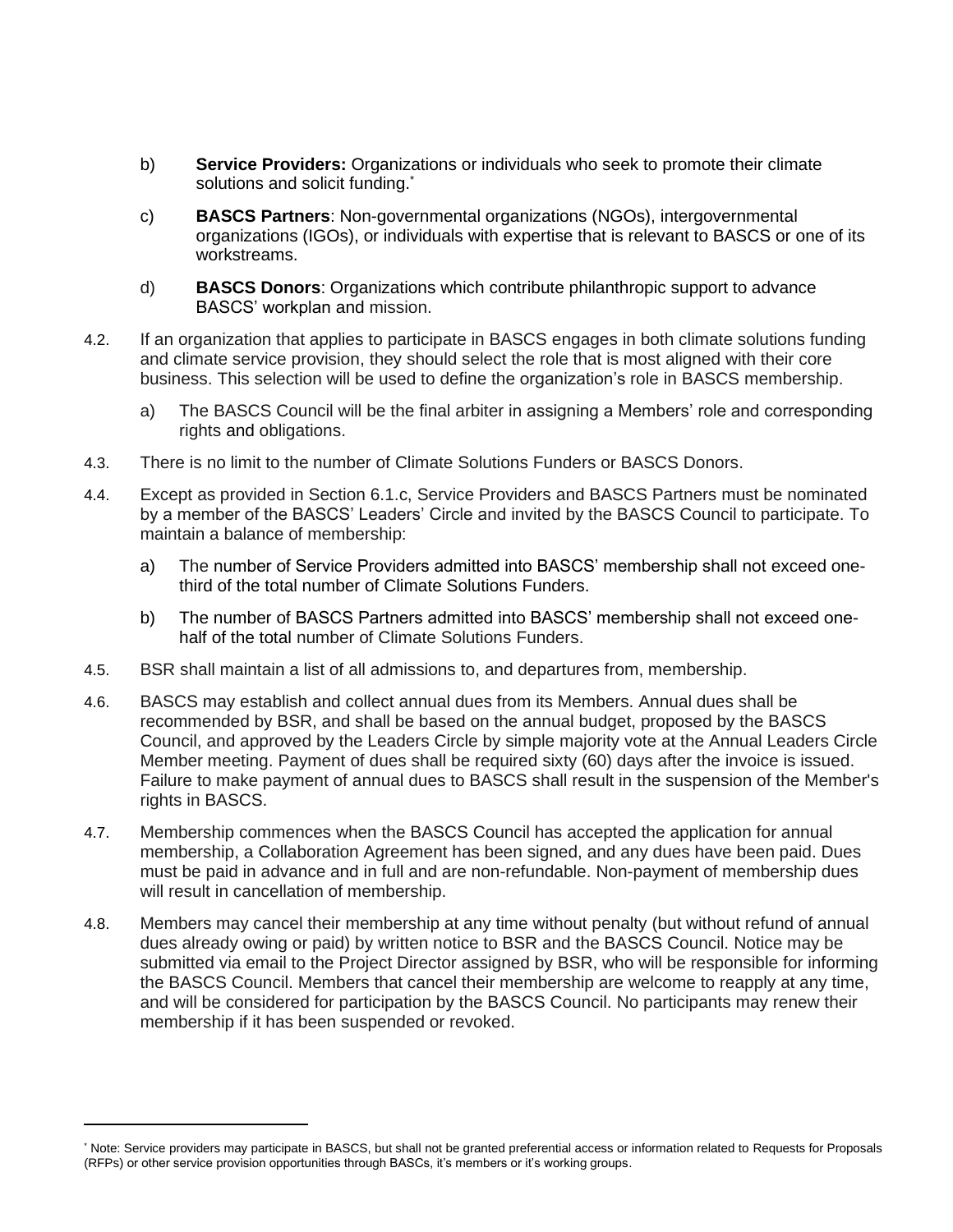## **5. RIGHTS AND OBLIGATIONS OF MEMBERS**

- 5.1. All Members of BASCS have the following obligations:
	- a) To respect this Charter;
	- b) To respect and adhere to BASCS' Anti-Trust Compliance Policy and Non-Solicitation Policy (linked here: [Anti-Trust Compliance Policy;](https://scalingclimatesolutions.org/wp-content/uploads/2022/01/BASCS_Anti-Trust-Policy_final.pdf) and here: [Non-Solicitation Policy](https://scalingclimatesolutions.org/wp-content/uploads/2022/01/BASCS_Non-Solicitaton_Policy_final.pdf) respectively);
	- c) To promote the Vision and Mission of BASCS;
	- d) To endorse and use the tools developed by BASCS to the fullest extent feasible;
	- e) To assign a senior team member to participate in the BASCS' meetings and in-person convenings that are available for their level of membership;
	- f) To assist with the recruitment of new BASCS members;
	- g) To provide information for the purposes of BASCS' reporting on activities, consistent with the objectives of BASCS and the requirements of individual participants.
- 5.2. All Members of BASCS have the following rights:
	- a) To propose to the BASCS Council items for discussion at Member meetings, Working Group meetings, and Leaders Circle meetings;
	- b) To publicly promote their participation in BASCS, e.g. on their website and through their communications channels;
	- c) To promote and communicate the vision and mission of BASCS within the Members' organization as well as externally, provided the Member indicates they are speaking as a BASCS member and not on behalf of BASCS;
	- d) To provide voluntary financial donations to BASCS to advance its Vision and Mission.
- 5.3. Climate Solutions Funders have the following additional obligations:
	- a) To pay annual membership dues in full and on time. Members that have not paid their dues in full will not be permitted to participate in BASCS activities or take part in the Leaders Circle until payment has been received.
- 5.4. Solutions Providers have the following additional obligations:
	- a) To pay annual membership dues in full and on time. Service Providers that have not paid their dues in full will not be permitted to participate in BASCS activities until payment has been received.
- 5.5. BASCS Partners have the following additional obligations:
	- a) To actively contribute to the mission of BASCS through provision of expertise, promotion and outreach to networks, and/or communications and advocacy support.
- 5.6. BASCS Donors have the following obligations:
	- a) To disburse donations to BASCS in a timely manner consistent with the controlling grant agreement.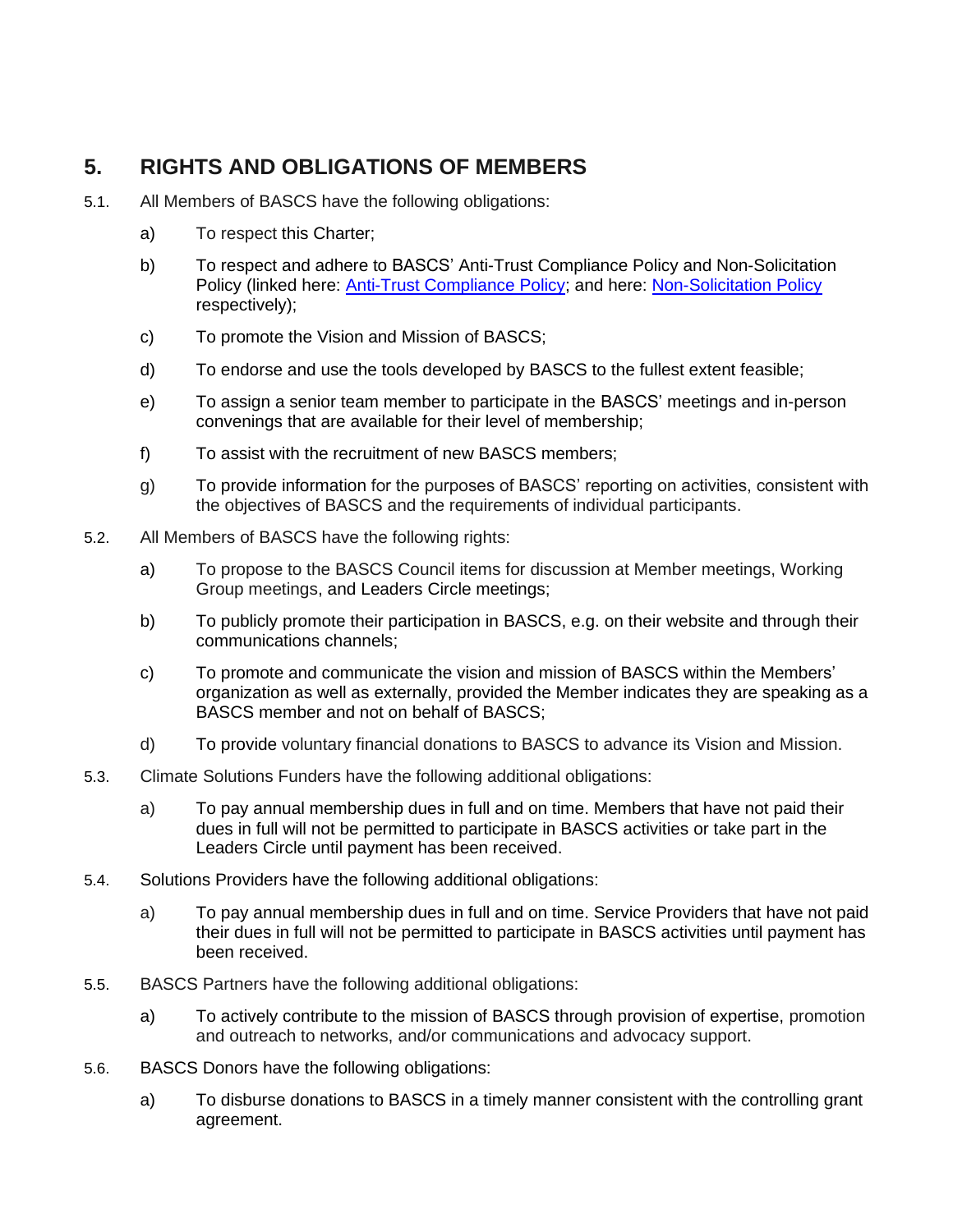## **6. APPLICATIONS FOR MEMBERSHIP**

- 6.1 Any organization may apply to participate in BASCS via the **BASCS website**. Service Providers and potential BASCS Partners may additionally be invited by the BASCS Council to apply for membership, upon receiving a nomination from a Leaders Circle Member.
	- a) Applicants will be requested to select the role that is most aligned with their core business. This selection will be used to define the organization's role in BASCS membership.
	- b) Applicants are required to complete an application form, to sign a statement of commitment to BASCS Core Principles, and may be asked by the BASCS Council to provide other information as it may require to review the application and verify the identity and intentions of the applicant.
	- c) If the applicant seeks a position as a Service Provider or a BASCS Partner and has not been invited to apply, their application will be reviewed by the BASCS Council on at least a quarterly basis, and will be considered for Membership at that time.
	- d) Upon acceptance to the Membership, applicants will be required to sign a Collaboration Agreement.
- 6.2. Applications for membership will be made to the BASCS Council, which may deny or grant membership based on a majority vote or by no objections.
	- a) If the BASCS Council decides to refuse admission, it shall inform the Applicant in writing of the reasons for refusal.

## **7. LEADERS CIRCLE & QUORUM**

- 7.1. The Leaders Circle is composed entirely of Climate Solutions Funders. Entry to the Leaders Circle requires Climate Solutions Funders to provide evidence to BSR that they have external validation of a science-based target and/or ambitious internal reductions in line with a 1.5°C future. †
- 7.2. There is no limit to the number of Climate Solutions Funders that can be part of the Leaders Circle. Any Climate Solutions Funder that meets the requirements provided for in 7.1 may become a member of the Leaders Circle so long as they are in compliance with those requirements. All members of the Leaders Circle shall be considered equal within the group.
- 7.3. Leaders Circle Members have the following rights in addition to the rights of their general membership:
	- a) To nominate Partners and Solutions Providers to be considered by the BASCS Council for invitation to participate in BASCS Membership;
	- b) To apply for a position on the BASCS Council;
	- c) To lead a BASCS Working Group, with the approval of the BASCS Council;
	- d) To vote on the selection of BASCS Council members, on the basis of one vote per Member;
	- e) To participate in Annual Leaders Circle meetings and vote on resolutions, on the basis of one vote per Member.

<sup>†</sup> † A current definition of how BASCS defines a target in line with a 1.5°C future may be found on the BASCS website.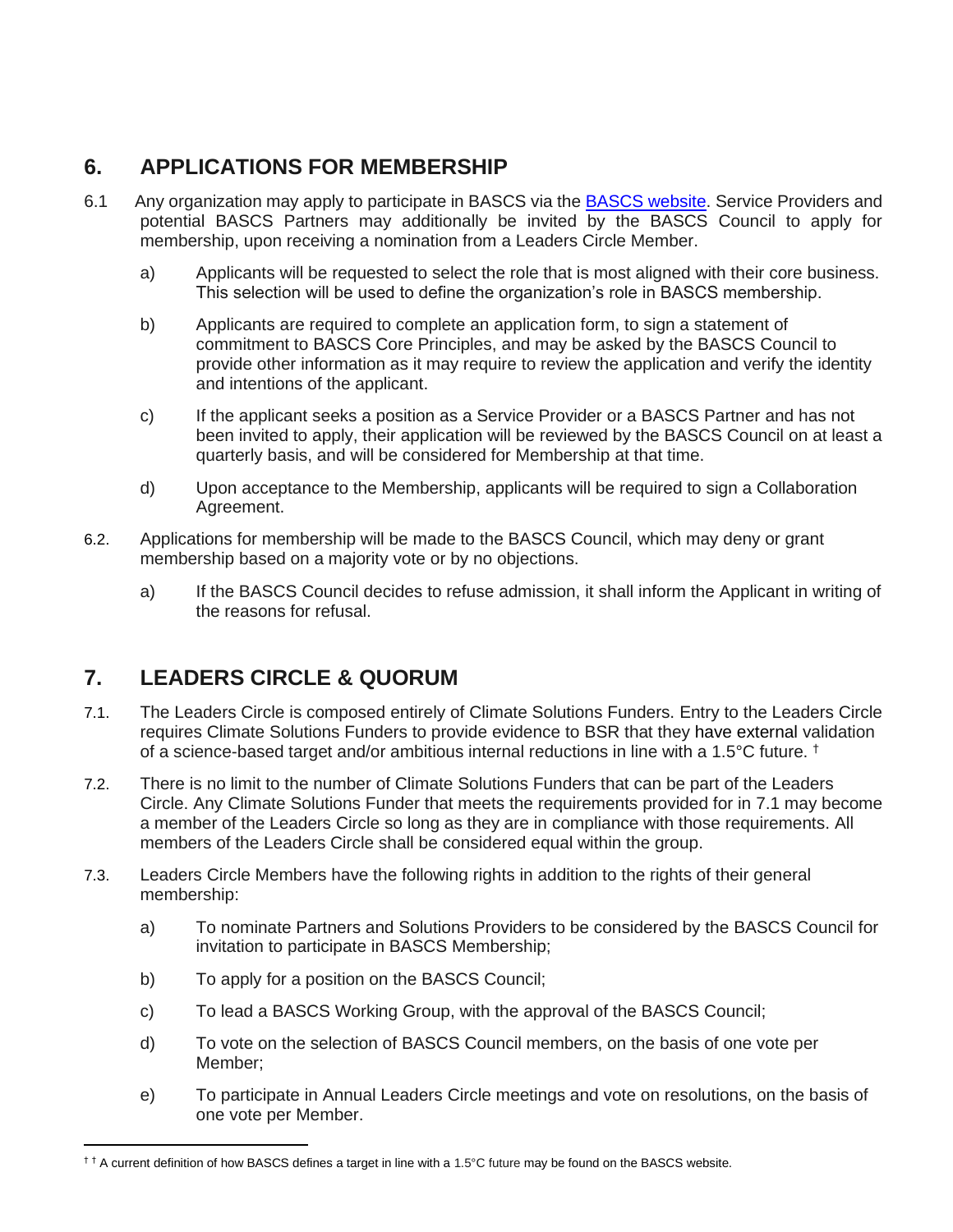- 7.4. Leaders Circle Members have the following obligations in addition to the obligations of their general membership:
	- a) To provide evidence to BSR that the Member organization has met the entry criteria for the Leaders Circle. ‡
- 7.5. To uphold and contribute to BASCS' commitments to accountability and transparency through reporting. The nature and timing of required reporting will be determined by the BASCS Council.The BASCS Council will call an Annual Leaders Circle meeting each calendar year and may convene other meetings as appropriate to advance the Vision and Mission of BASCS.
- 7.6. The business of the Annual Leaders Circle meeting may include (but not be limited to):
	- a) Elections to the BASCS Council;
	- b) Ratification of BASCS' annual work plan, associated budget, and Annual Membership Dues;
	- c) Changes to this Charter;
	- d) Such other business considered appropriate by the BASCS Council.
- 7.7. Except as provided in Section 7.8, quorum for any Leaders Circle meeting will be one third of the total number of Leaders Circle Members. No business is to be transacted without a quorum. Leaders Circle Members may be present by proxy, an authorized representative, or through telepresence.
- 7.8. If a Leaders Circle meeting has to be terminated for lack of a quorum, another Leaders Circle meeting will be held within six months. Notice of such a meeting will be provided to the Leaders Circle, and any number of Leaders Circle Members attending this meeting will constitute a quorum.

#### **8. DECISION MAKING AND VOTING**

- 8.1. The BASCS Council has authority to make day to day decisions, while all other decisions will be ratified by the Leaders Circle.
- 8.2. Leaders Circle participants will make decisions primarily through consensus. Consensus is achieved when no participating Leaders Circle Member objects to a decision.
- 8.3. When consensus is not reached, the Leaders Circle will make decisions through voting. Decisions will be by ordinary resolution, which requires a simple majority of Leaders Circle Members present and voting.
- 8.4. Votes will occur according to the following rules:
	- a) The BASCS Council will provide recommendations to the members of the Leaders Circle. If consensus is not achieved by the Leaders Circle Members on the recommendations, the BASCS Council will prepare any resolutions for a vote.
	- b) Every Leaders Circle company holds one vote on each resolution put to vote. Each Leaders Circle company's primary contact will be contacted with the resolution, and may either vote themselves or designate another representative to vote on the company's behalf.

<sup>‡</sup> This obligation shall be suspended for BASCS Founders for 2 years upon BASCS' formal launch date.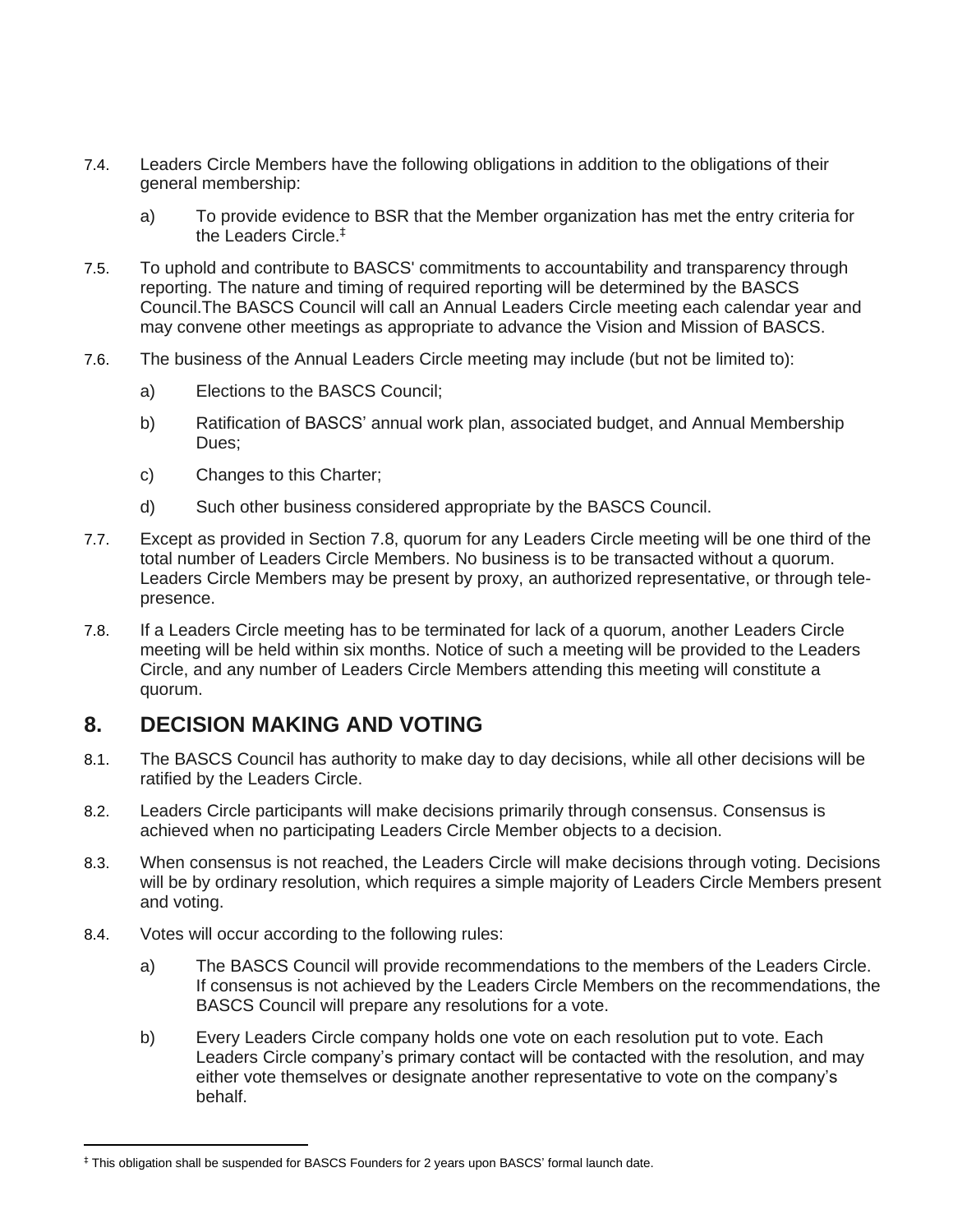- c) Leaders Circle participants will be given a deadline for casting the vote. A minimum of five (5) working days will be provided for Leaders Circle Members to review the documents and cast their vote (either in person at the Annual Leaders Circle meeting or virtually by email). If participants do not vote within the given time frame, their vote will not be recognized.
- d) The results of the vote will be recorded by BSR.
- 8.5. The BASCS Council, at their discretion, may further determine to submit any issues for deliberation and vote by the Leaders Circle.

#### **9. BASCS COUNCIL**

- 9.1. The BASCS Council is to be made up of representatives from Leaders Circle, BASCS Service Providers and/or BASCS Partners. §
	- a) Climate Solutions Funders shall hold the majority of seats on the BASCS Council at all times, up to five seats.
	- b) At least one of the BASCS Council participants shall be from any combination of Service Providers and/or BASCS Partners.
	- c) BASCS Council Members may elect to offer additional honorary roles on the BASCS Council to non-Member donors that provide a certain level of financial support to BASCS. The BASCS Council will determine the level of funding required to qualify for an honorary role, the term of such honorary role, as well as the rights and responsibilities of the role.
- 9.2. With the exception of honorary roles, appointments to the BASCS Council are for a two-year term. Members can be reappointed to serve as many terms as they are elected to the position by the Leaders' Circle.
	- a) If the organization that the BASCS Council Member represents is no longer a Member or Partner of BASCS, then that BASCS Council Member shall automatically cease to be a member of the BASCS Council.
	- b) If the BASCS Council Member ceases to be an employee of a Member of BASCS, then that BASCS Council Member shall automatically cease to be a member of the BASCS Council. In such an event, the BASCS Council, at its option, may vote that the vacancy left by such member be filled by another employee of the participating organization.
	- c) The BASCS Council may vote on the removal of a BASCS Council Member if the BASCS Council Member changes employment to that of another participant of BASCS.
	- d) The BASCS Council may vote on the removal from the BASCS Council of one (1) or more members of the BASCS Council (the "BASCS Council Members") if there is reasonable doubt of the BASCS Council Member's commitment to BASCS' mission or the Anti-trust Compliance Policy.
	- e) Decisions relating to the removal of BASCS Council Members require the affirmative vote of two-thirds of the BASCS Council Members present and entitled to vote (in which case

<sup>§</sup> At the initiation of BASCS, the BASCS Council is to consist of Founding Members. Prior to the establishment of the BASCS Council, the Founding Members will make decisions related to membership admittance on behalf of BASCS.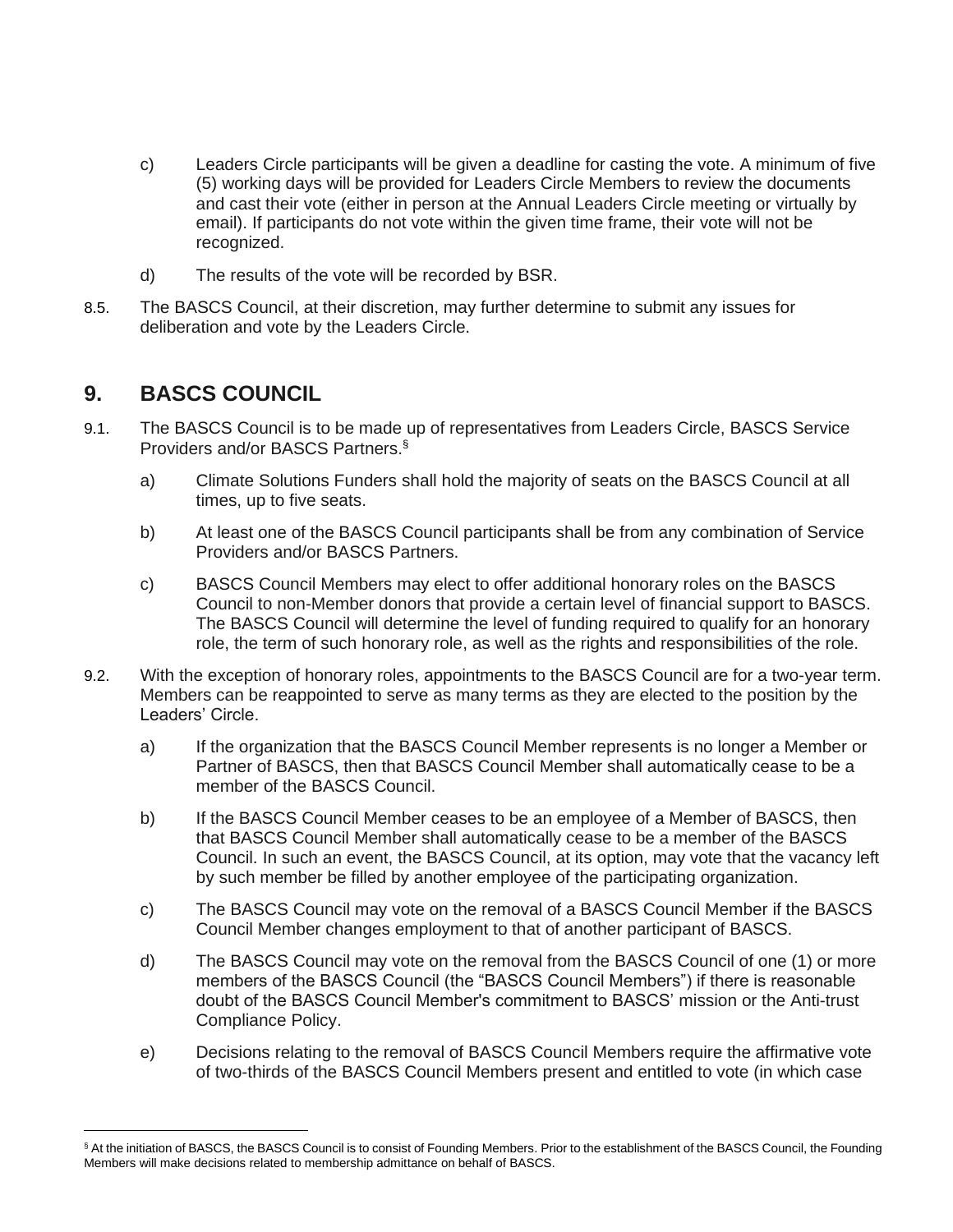the BASCS Council Member in question cannot attend the BASCS Council meeting nor cast a vote at the BASCS Council meeting at which their removal is being considered).

- f) In the instance that a BASCS Council Member is removed or resigns from the role, additional BASCS Council Members shall be elected by the Leaders Circle as soon as possible.
- 9.3. The business of the BASCS Council includes:
	- a) Setting the strategy and direction of BASCS, including the establishment of any Working Groups;
	- b) Setting the agenda for Annual Leaders Circle meetings and other Member meetings;
	- c) Approving admission of Members including Climate Solutions Funders, Service Providers, BASCS Partners, and BASCS Donors;
	- d) Suspending and terminating membership;
	- e) Recommending to the Leaders Circle BASCS' annual workplan and corresponding budget, including Annual Membership Dues;
	- f) Assisting with new member and donor outreach;
	- g) In consultation with BSR, inviting and receiving contributions, and raising funds where appropriate, to finance the work of BASCS;
	- h) Establishing any Advisory Panels consisting of external experts and stakeholders;
	- i) Recommending amendments to this Charter.
- 9.4. Minutes will be taken at each meeting by BSR and will be available to the BASCS Council for reference. A summary of BASCS Council discussions will be made available to Members.
- 9.5. The BASCS Council will not be remunerated or reimbursed expenses for participation in BASCS Council meetings. The costs of any third-party services or venues used for BASCS Council meetings will be met out of BASCS' annual budget.
- 9.6. Quorum for BASCS Council meetings is at least half of the BASCS Council.
- 9.7. The BASCS Council will aim to make decisions based on consensus and vote on the basis of simple majority, except for decisions relating to the suspension of Members (in which case any BASCS Council representative associated with the Member in question shall not attend the BASCS Council meeting and shall not have a vote at the BASCS Council meeting).
- 9.8. In case of a tie-vote, the motion is not passed. The motion may be put before a vote immediately, or at the next BASCS Council meeting. In the case of a second tie-vote, the BASCS Council may bring the motion for a vote at a Leaders Circle meeting where the motion will be voted according to the rules for such meetings.
- 9.9. The BASCS Council will convene on a quarterly basis as a minimum.

#### **10.WORKING GROUPS**

10.1. The BASCS Council may set up Working Groups consisting of Climate Solutions Funders, Service Providers, BASCS Partners, BASCS Donors, or other organizations outside of BASCS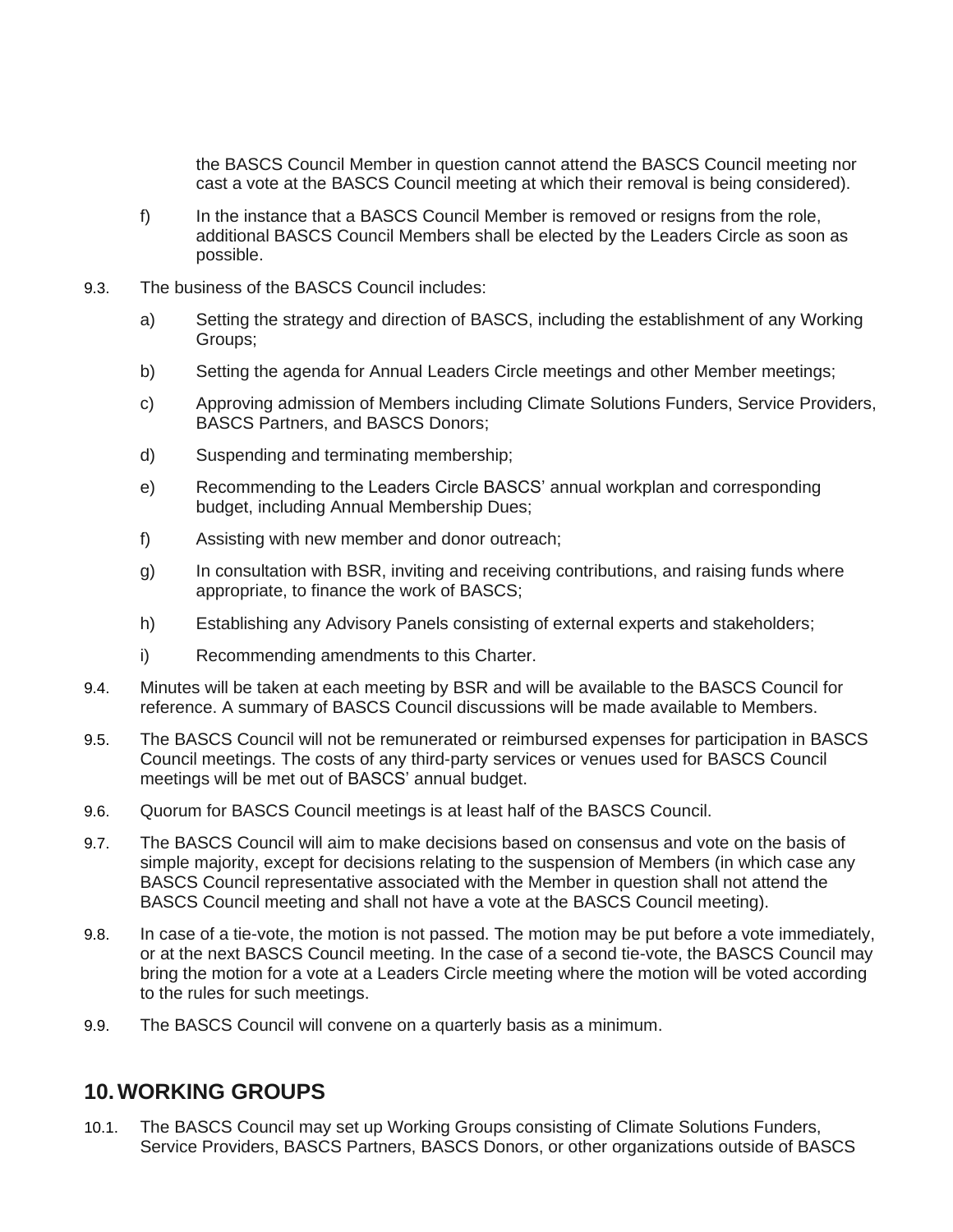membership when considered relevant, in support of the Vision and Mission of BASCS. No Working Group shall be established without the approval of the BASCS Council.

- 10.2. The BASCS Council will determine the specific mandate for each Working Group including terms for participation, operational role in BASCS, reporting, requirements for consultation with BASCS participants or other stakeholders, decision making procedure, and timeline. At a minimum, prior to submission of recommendations to the BASCS Council for final consideration, Working Groups will make recommendations available for written consultation with the full membership for no less than two weeks.
- 10.3. Working Groups operate through a "member volunteer" model whereby Members and other participating organizations participate in Working Groups to manage specific tasks and make recommendations to the BASCS Council.

#### **11.OUTSIDE FUNDING**

- 11.1. On behalf of BASCS, BSR may seek financial and other support from government, nongovernment, and private funders for projects and initiatives relevant to the pursuit of the BASCS' Vision and Mission. The identities of those funders, the amount of the financial and other support, and an assessment of the costs and benefits of such support shall be disclosed to the BASCS Council and Leaders Circle.
- 11.2. BASCS cannot at any time hold liabilities greater than the BASCS' annual budget.

### **12.PUBLIC REPORTING**

- 12.1. BASCS shall create and maintain a website that includes information about the activity, Members (subject to the terms of the Collaboration Agreement) BASCS' Rules, the Anti Trust & Competition Law Policy, the Non-Solicitation Policy, and the general policies of BASCS.
- 12.2. BASCS shall, subject to the terms of the Collaboration Agreement,report publicly on its activities on an annual basis.

### **13.SUSPENSION AND TERMINATION OF MEMBERSHIP**

- 13.1. Membership of BASCS is not transferable and ceases on resignation.
- 13.2. Membership may also be suspended and then terminated:
	- a) On violation of this Charter or on exhibiting behaviors that run contrary to the BASCS Vision and Mission, that would result in injury to the reputation of BASCS or its Members; or
	- b) If a Member fails to honor its obligations; or
	- c) If a Member has not participated in any Member Meeting, Working Group or other activities for more than a 12-month period.
- 13.3. Members have the right to withdraw from BASCS at any time without penalty or further obligation. Any paid or currently owed annual membership dues are forfeited and not reimbursable.

## **14. LAW AND JURISDICTION**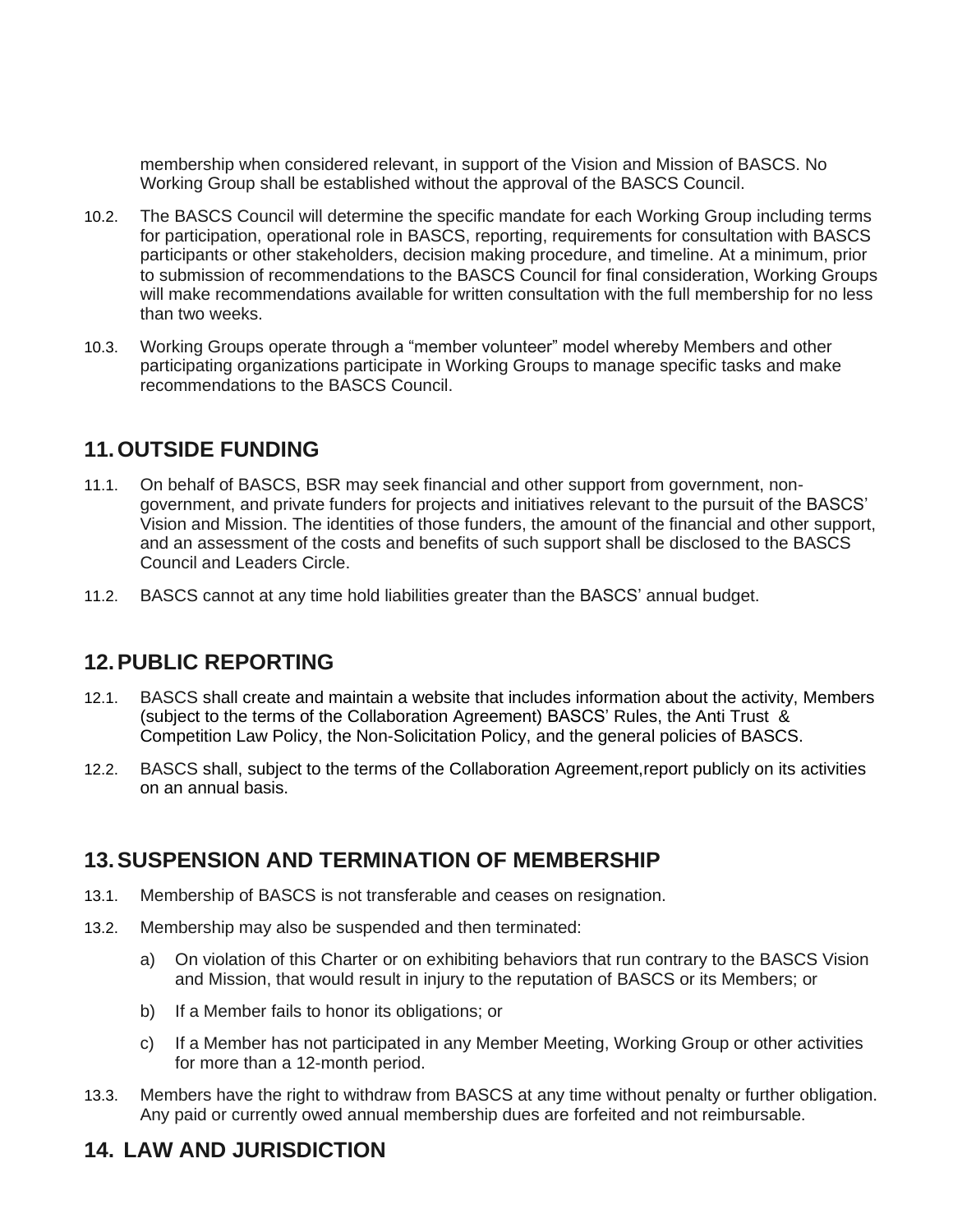14.1 This Charter is governed by and construed in accordance with California law. Any dispute arising out of or in connection with this Charter shall be referred to the proper court in the State of California which has exclusive jurisdiction.

#### **15. AMENDMENT**

15.1 The terms of this Charter may only be amended or waived by simple majority vote by the Leaders Circle members; provided that any such amendment or waiver that results in a change of position, responsibilities, or rights with respect to BSR shall require the additional consent of BSR (excluding in the case of intentional misconduct or negligence, as determined by the BASCS Council)..